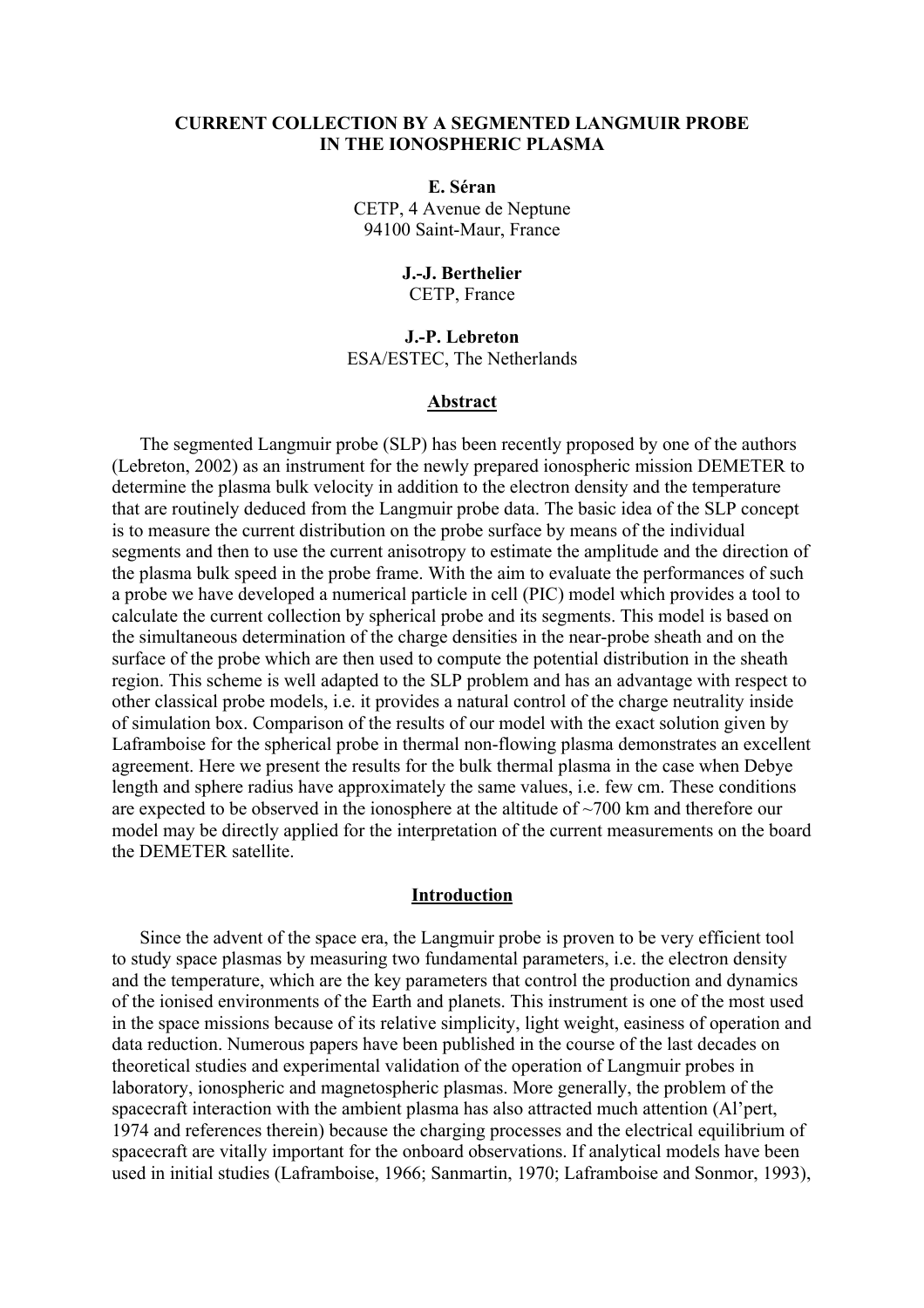a number of numerical models have been developed since then (see, for example, Jolivet and Roussel, 2001; Roussel and Berthelier, 2003) because they are the only way to cope with complex geometries and variety of physical processes that must be taken into account.

The objective of our work is to study the operation and performances of a new concept of the segmented Langmuir probe in order to take benefit of the above mentioned advantages of conventional Langmuir probes while extending their capabilities by accessing to plasma bulk velocity. Since the first flight of the SLP will be onboard the DEMETER CNES microsatellite we have concentrated our study on plasma conditions typical for the ionosphere at the altitude of  $\sim$ 700 km, where the Debye length and probe radius have approximately the same values, i.e. few cm, thermal ion velocity, plasma bulk velocity in the probe frame and thermal electron speed are related as  $V_{T_i} \leq V_0 \ll V_{T_e}$ . In such conditions the plasma flow mainly modifies the ion current, the collection and the distribution of which on the probe surface is controlled by the ratio of the bulk velocity to the thermal ion velocity and also by the potential that applied to the probe. In the present configuration the SLP contains 7 circular caps which are electrically insulated from the rest probe surface and therefore may be considered as individual collectors, which allow to measure the angular anisotropy of the collected current. With the aim to simulate the current collection by the SLP in the flowing ionospheric plasma we have developed an electrostatic model of the particle in cell (PIC) type. Our model is based on the method which was proposed by one of the authors (Kolesnikova, 1997; Béghin and Kolesnikova, 1998) to determine the frequency response of electrostatic HF probes in plasmas. This method differs from the commonly adopted numerical scheme to solve the Poisson equation, i.e. the electrical potential is directly evaluated from the ensemble of charges in the near-probe sheath and on the probe surface, and has the advantage, i.e. it allows a natural control of the total charge neutrality of the system probe-sheath.

In the chapter 2 we describe the method and illustrate it for the case of spherical probe, in chapter 3 present numerical solution for non-flowing thermal plasma and compare it with exact solution of Laframboise, in the chapter 4 give results for the bulk thermal plasma and examine a possibility to use segmented probe for the flow diagnostics in the ionospheric conditions. Future development of our model is discussed in the conclusion.

## **Description of the model**

We first wish to review very briefly the main principles of our model. The SLP is located in a centre of the simulation box divided into elementary cells by a 3D mesh. Ions and electrons are injected from the sides of the box and subsequently move under the action of electric field in the near-probe sheath (and possibly of a static magnetic field). After each computation step, the charge density deposited in each cell by electrons and ions is computed. Similarly, the surface charge density on each element of the probe surface is calculated to satisfy the condition that all contributing charges, i.e. in the sheath and on the probe surface, sum up to create the desired polarization potential on the probe surface. The newly computed space and surface charges are then used to iterate the electric field for the next computation step. The particles that hit the probe surface are lost from the system and contribute to the collected current. After a number of computation steps, the system converges towards a stationary state which provides the solution we are looking for. In the following paragraphs we expose in more details the main features and parameters of our model.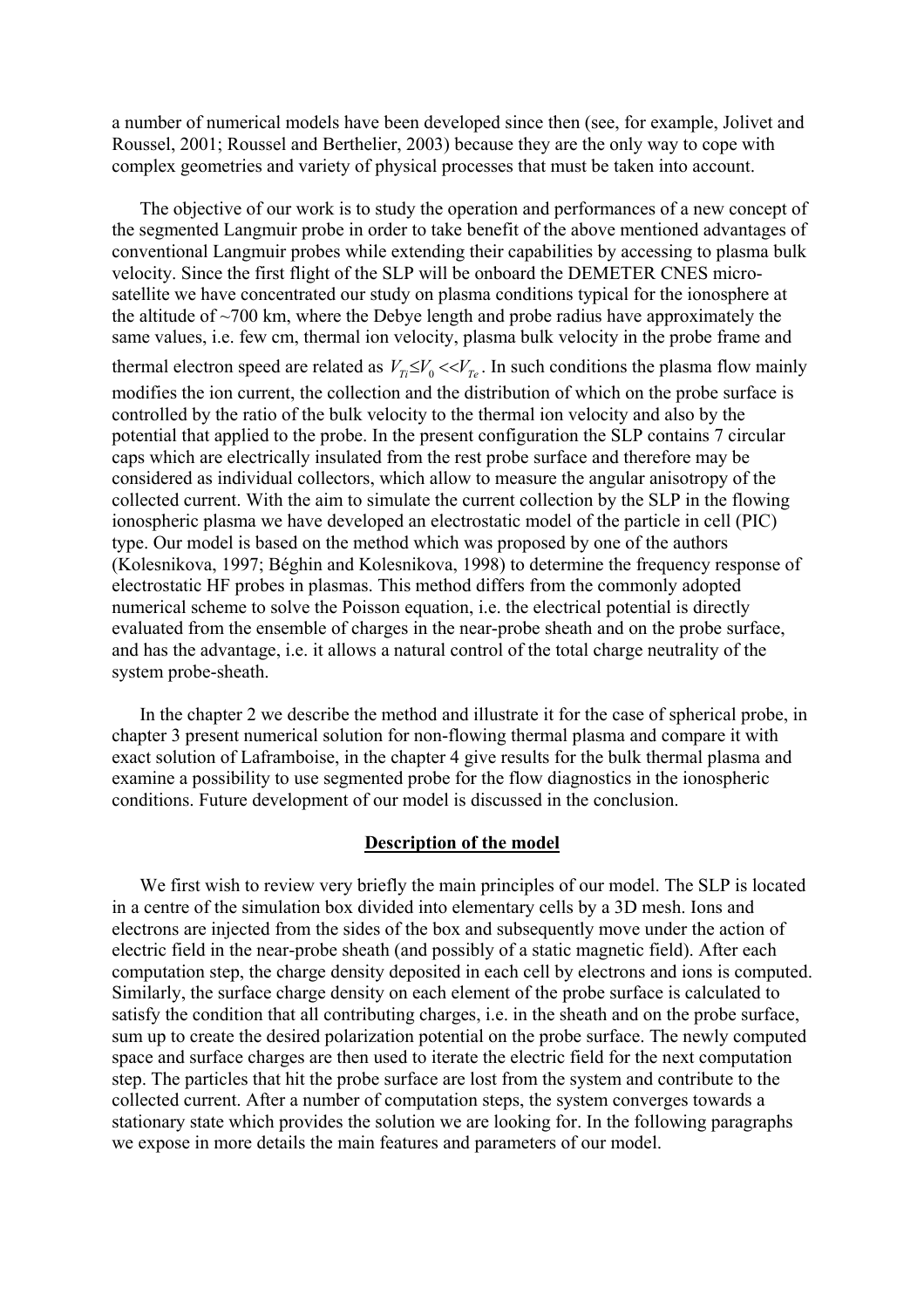### **Size of the simulation box**

Conditions of the charge neutrality and the density continuity at the box boundary presume that the boundary has to be placed at least outside of the sheath region, dimensions of each are determined by a variety of parameters, i.e. size and form of obstacle, applied potential (in the case of the conducting surface), ratio of the bulk and thermal velocities, characteristic plasma lengths, magnitude of the magnetic field, etc. Basic ideas of the cavity size around the charged obstacle in plasma may be borrowed from the estimations of its size in the case of non-charged body. For example, in a motionless plasma the variation of the density *n* as a function of distance *r* from the centre of the sphere can be written as

$$
n/n_0 = 0.5 \left( 1 + \sqrt{1 - \left[ r_s / r \right]^2} \right),\tag{1}
$$

where  $n_0$  is the undisturbed density and  $r_s$  is the probe radius. By this way, the density differs by 2% from the undisturbed value at a distance ~4 *rs*. The corresponding formula for the density variation in the wake behind a probe in a flowing thermal plasma is

$$
n/n_0 = 0.5 \left( 1 - \Phi(\chi) + \cos\theta \exp(-\chi^2 \sin^2\theta)(1 + \Phi(\chi \cos\theta)) \right),\tag{2}
$$

where  $\chi = V_0 / V_T$  is the ratio between the bulk and thermal velocity,  $\theta = \arctg(r_s / r)$  and  $\Phi$  is the error function. Therefore the disturbed region in the wake extends till  $\sim$ 9  $r_s$  for  $\chi$ =1 and  $\sim$ 28  $r_s$  for  $\chi$ =4. Polarised probe totally modifies the structure and the size of the sheath region. According to Laframboise (1966) the disturbed region around a spherical probe of the radius  $1\lambda_p$  and of the potential 25  $kT/e$  increases to ~13  $r_s$  in the case of non flowing plasma, here  $\lambda_D$  is the Debye length, *T* is the temperature which is supposed to be the same for electrons and ions, *k* is the Boltzman constant and *e* is the absolute value of the elementary charge.

The correct choice of the simulation box size might be proven numerically by looking at the variation of the collected currents for the different box sizes with the aim to ensure the inaccuracy on the currents less than 2%.

### **Cell size and time step**

Size of the integration cell is determined by the minimal characteristic length of the system plasma-obstacle. In particular case of the observations in the ionosphere at the altitude of ~700 km the Debye length, the typical linear dimension of electrostatic probes and the Larmor radius are related as  $\lambda_p \le r_s < r_L$ . Therefore the characteristic cell size in such conditions is chosen to be equal  $1\lambda_D$ . In the non-magnetised plasma there exist two types of the particles motion, i.e. thermal and bulk. Thermal speed of the electrons is much larger than that of the ions, the last may have the same order of magnitude as the bulk velocity of plasma with respect to the probe in the conditions of the ionospheric satellite observations. Thermal electrons (hereafter we define the thermal velocity as  $V_T = \sqrt{2kT/m}$ , *m* is the mass of a particle) pass the distance of  $1\lambda_D$  during the time  $\omega_{pe}^{-1}/\sqrt{2}$  (here  $\omega_{pe}$ )  $\omega_{pe}^{-1}/\sqrt{2}$  (here  $\omega_{pe}$  is the angular electron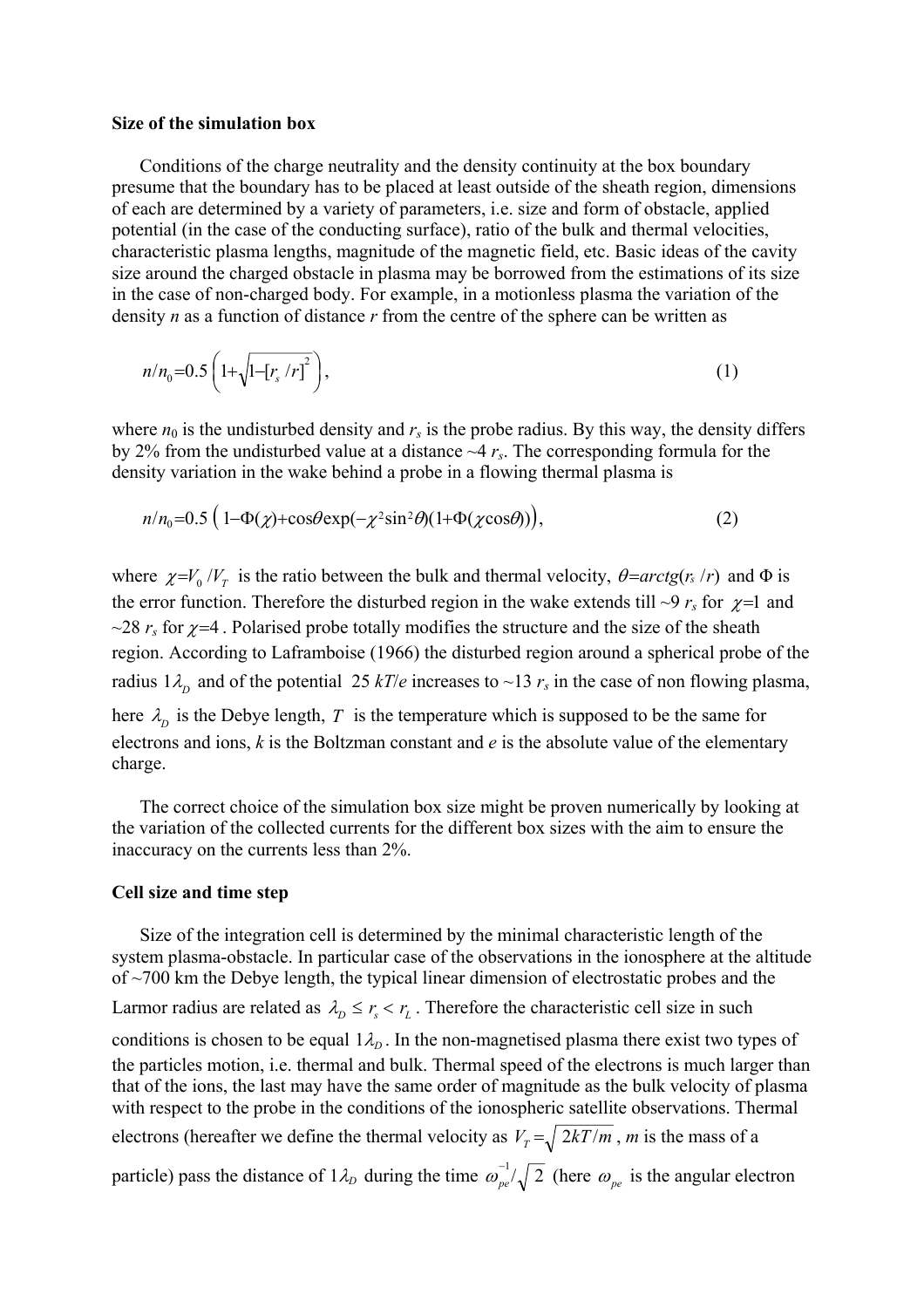plasma frequency). To avoid the fluctuations of the density inside of the simulation box the characteristic time has to be small enough to integrate even minor energetic population, such as suprathermal electrons with the speed of  $2V_T$ , which consist of  $\sim$ 2% of the total population (assuming the last to be Maxwellien with  $T = 0.2$ eV). Taking into account these considerations the characteristic time for the electrons is chosen to be  $0.25 \omega_{pe}^{-1}$ . However this time is extremely small for the ions which have the thermal speed in  $\sqrt{m_i/m_e}$  times less than that of the electrons (hereafter we assume that all populations have the same temperature). Using the fact that we are interesting in a stationary solution, the characteristic time for each species is chosen by analogy with the considerations which were undertaken for the electrons and is defined to be equal  $0.25 \omega_{pe}^{-1} \gamma$ , here  $\gamma = \sqrt{m_i / m_e / (1 + V_0 / V_{Ti})}$ . Similar techniques of the "numerical time step" was used by Jolivet and Roussel (2001) and Roussel and Berthelier (2003). Total time of the integration is the time when the computed parameters reach a stationary solution and the total charge of the system sheath-probe attains zero. Naturally, this time has to be superior the particle travel time through the simulation box.

computed for the case of the negatively polarised probe with  $\varphi = -20$  *kT* /*e* in the thermal bulk plasma with  $\lambda_p = 2$ cm,  $T = 0.2$ eV. Upper, middle and lower curves in the Fig. 1a correspond to the H<sup>+</sup> plasma with  $V_0 = V_{T_p}$ ,  $V_0 = 2V_{T_p}$  and to the O<sup>+</sup> plasma with  $V_0 = 4V_{T_o}$ , respectively. are normalised by the surface charge in the vacuum, i.e.  $4\pi\varepsilon_0 r_s \varphi$ . At the end of the To illustrate the above discussion we present in the Fig. 1 time variation of (a) the total current collected by spherical probe and (b) the total space and surface charges, which are over a period  $5\omega_{pe}^{-1}\gamma$ . In all presented cases the computed currents are converged to their Blue lines represent calculated values of the ion current and red lines stand for their averages limit values at the end of the integration time. Correctness of the obtained solution is ensured by the charge neutrality of the system sheath-probe. Time variations of the total space (red line) and surface (blue line) charges are shown in the Fig. 1b for the case  $V_0 = V_{T_p}$ . Charges integration time the space and surface charges have opposite signs and converge to the same

# **Particles injection**

absolute value.

To reproduce the conditions of the non-disturbed plasma at the boundary of the simulation box 5 rules have to be fulfilled, i.e.

- velocity distribution has to be that in the infinity;
- space distribution has to be uniform;
- plasma has to be neutral;
- potential has to be zero (in absence of external electric field);
- number of macro-particles has to be sufficiently high to provide a good statistics.

In our model we generate the macro-particles with the Maxwellien velocity distribution which are uniformly distributed in the pre-box region of the width  $\lambda_p/\sqrt{2}$  on each side of the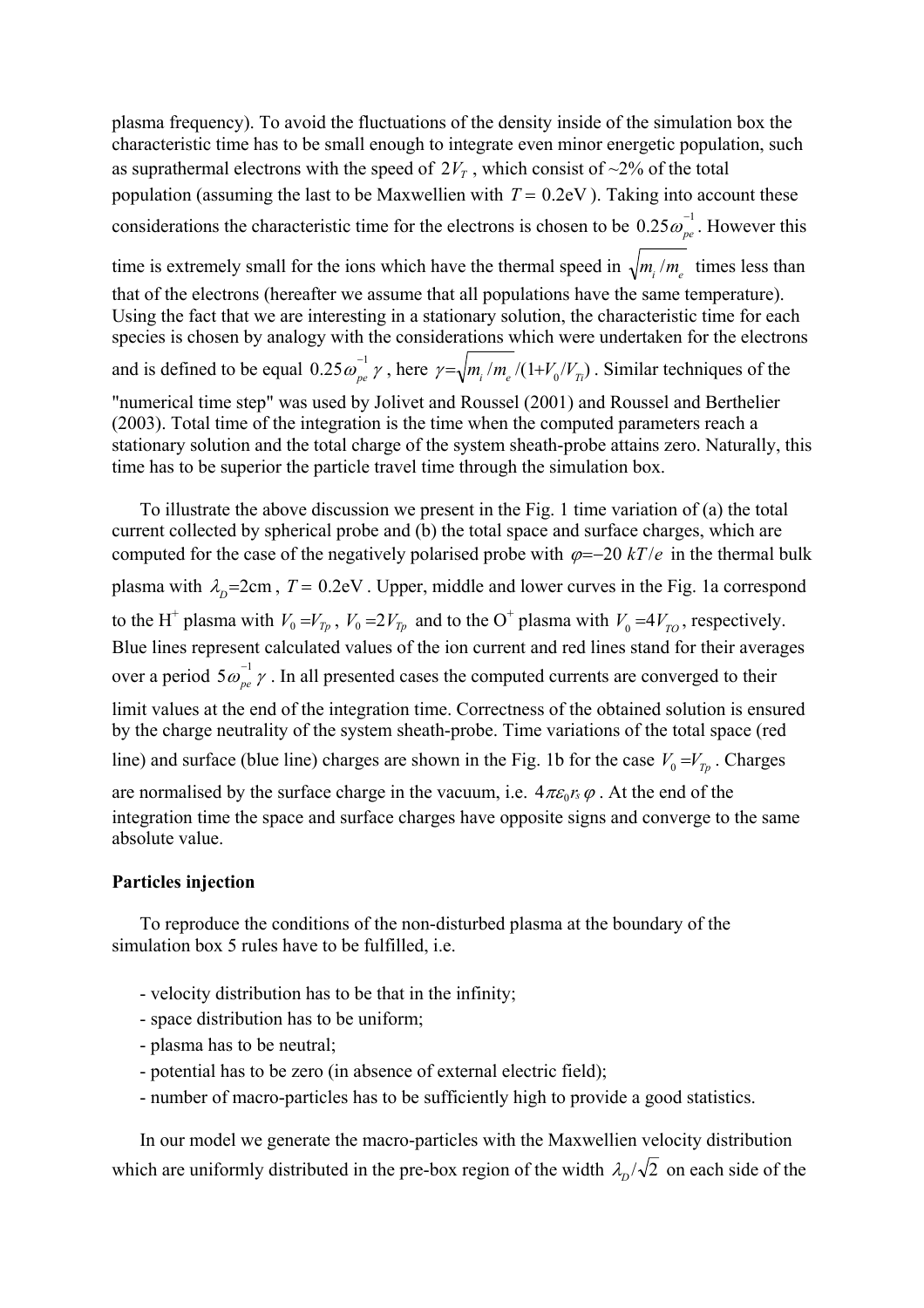simulation box. The number of the generated macro-particles depends on the box volume and is chosen to provide ~180 particles of each species per cell at the box boundary. This number produces the dispersion of the collected current of  $\sim$ 5% from the average value (see Fig. 1a). Injection of the different plasma species is controlled by the imposing the potential value on the boundary of the simulation box to be equal 0. In the case of non-isotrope plasma (for example, flowing or magnetised) the condition of the "free boundary" (when the potential on the boundary is not fixed, but calculated at the same manner as in the internal points), might lead to the accumulation of the charge (positive or negative) inside of the simulation box and therefore might produce a violation of the total charge neutrality. An example of the potential distribution along the probe axis parallel to the vector of the bulk velocity in the  $H^+$  plasma with  $V_0 = V_{T_p}$  is shown in the Fig. 2. Plasma parameters and probe potential are the same as in the Fig. 1.

### **Surface and space charges**

After each time step the charges deposited by ions and electrons in the cells are determined by a classical method. Each macro-particle is considered as a cube of dimension  $\lambda_D$  (this length corresponds to the undisturbed plasma) with a uniformly distributed charge inside of it. The macro-particle gives to each of the 8 adjacent cells a contribution equal to the common volume of this cube with the cell itself. The potential at the centre of any element *k* (either a cell in the volume surrounding the probe or a surface element of the probe) can be expressed as the sum of the individual contributions due (i) to the surface charges on the elements of the probe surface  $i \neq k$ , (ii) to the volume charges in the cells  $j \neq k$ , and (iii) to the charges of the element *k* itself, i.e.

$$
\varphi_k = \sum_{i \neq k} \frac{q_{si}}{4\pi \varepsilon_0 r_{ik}} + \sum_{j \neq k} \frac{q_{vj}}{4\pi \varepsilon_0 r_{jk}} + \frac{q_k}{4\pi \varepsilon_0} \phi_{kk} \quad , \tag{3}
$$

here charge *q* of any element is supposed to be located at the centre of mass of the element,  $r_{lm}$  is the distance between the centres of the elements *l* and *m* and  $s_k$  ( $v_k$ ) is the surface (volume) of element. The last term expresses the contribution of the charge of the element *k*  itself which may be written (see Kolesnikova, 1997) as  $\phi_{kk} = \frac{1}{S_k} \iint$  $\sum_{s_k}$   $\sum_{k}$  $a_{kk} = \frac{1}{\epsilon} \iint \frac{ds}{s}$  $s_k$ <sup>*JJ*</sup> $\rho$ <sub>*i*</sub>  $\phi_{kk} = \frac{1}{\pi} \int \int \frac{ds}{s}$  for surface element and

$$
\phi_{kk} = \frac{1}{v_k} \iiint_{v_k} \frac{dv}{\rho_k}
$$
 for space element, here  $\rho_k$  is the distance between the centre of mass and

another point inside of the element. Once the volume charges in the cells are determined the surface charges on the sphere are computed by using equation (3) for each surface element *k* to express that the potential on the surface is equal to the desired value *φ*. This comes down to solving a linear system to get the surface charges. The complete set of volume and surface charges is then used to compute the electric field which will control the particles motion during the next time step.

The sphere is represented by an assembly of pentagons and hexagons each of them might be cut into the smaller elements. For the simple case of a sphere in vacuum, the approximation of the sphere by an assembly of planar elements results in an underestimate of the total charge by about 5% compared to the true value  $4\pi\varepsilon_0 r_s$ . The same ratio between true and computed charges must also globally hold in the presence of a sheath since this is only a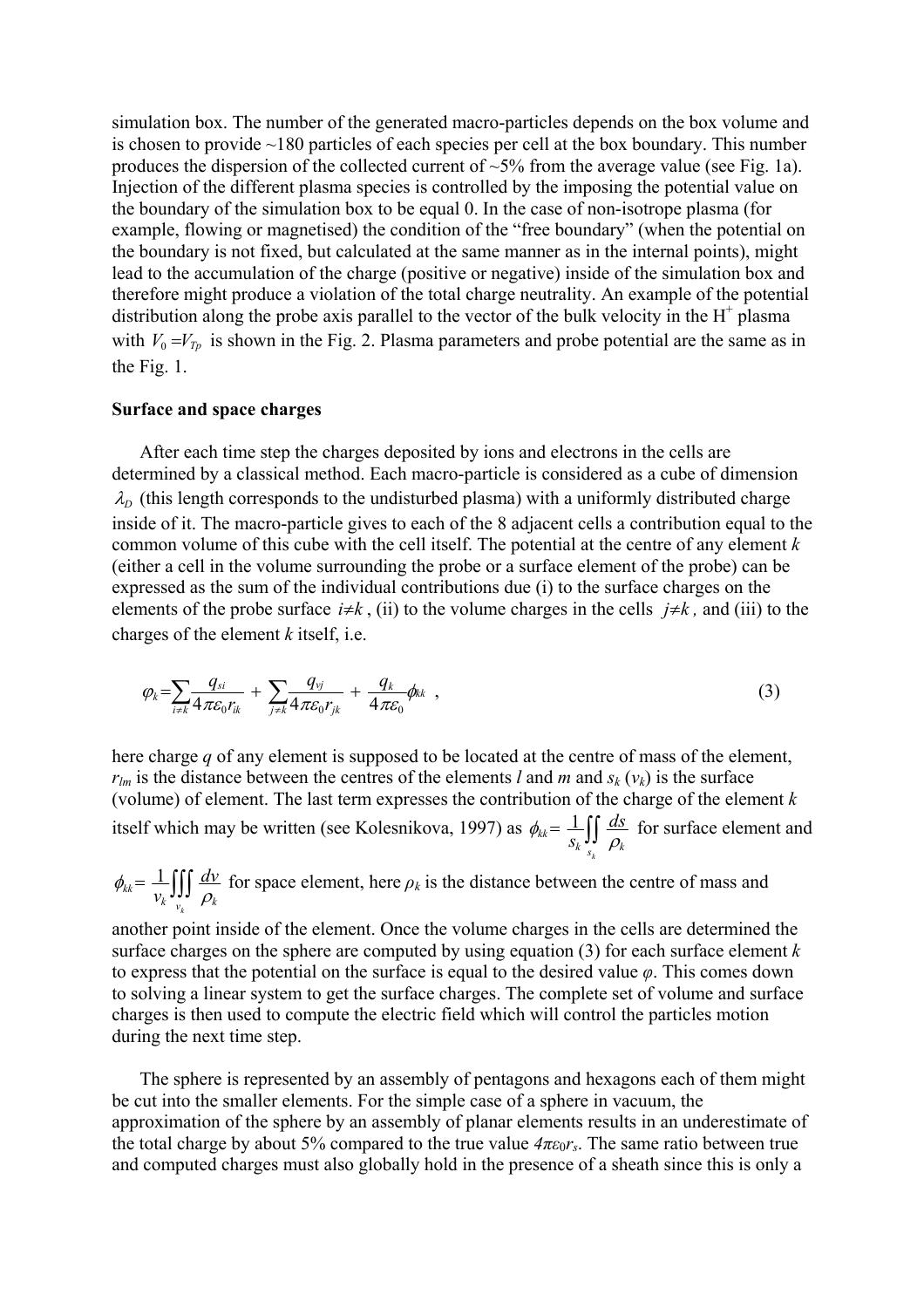geometrical effect. We can take this into account by multiplying the contributions of the surface charges by 1.05 in expression  $(3)$ .

Particles hitting the surface of the probe are lost from the system, but give a contribution to the current, *j*, which is collected by a surface element. This current is calculated as  $j = -\sum e_i N_i / \tau$ , where  $e_i$  is the species charge (negative for electrons and positive for ions) *i* and *Ni* is the number of particles of *i-*species collected by a surface element during the time step  $\tau$ . Particles hitting the side of the box are lost. Photoelectrons that are emitted by the probe under solar UV radiation have not been taken into account in this version of the code.

## **Probe Response in Non-Flowing Thermal Plasma**

In order to validate our model we have compared the results with the exact solution provided by Laframboise (1966) for an attractive probe in a non-flowing thermal plasma. This comparison was made for a probe with radius  $r_s = 2$  cm, similar to the SLP which will be flown on DEMETER, and for plasma conditions close to those anticipated along the orbit, i.e. density ~2.8⋅10<sup>4</sup> cm<sup>-3</sup>, equal ion and electron temperatures  $T_e = T_p = 0.2$ eV, that correspond to  $\lambda_D$ =2cm and  $r_s/\lambda_D$ = 1. Displayed in Fig. 3 are the theoretical values of the current of attracted particles for several potentials shown by blue dots and our model results represented by red dots. Potential is normalized by the plasma temperature and collected current by its value at  $0V$  which is  $j_0=2\sqrt{\pi} e r_s^2 nV_T$ . The current-voltage characteristics, shown as solid lines, has been fitted by the analytical law

$$
j/j_0 \approx \alpha \left[1 - \frac{e_i \varphi}{kT}\right]^{\kappa}, \, e_i \varphi \le 0 \,, \tag{4a}
$$

with  $\alpha=1$ ,  $\kappa=0.95$ .

Fig. 4 displays the model currents for protons (blue dots) and for electron (red dots) in the probe potential range from  $-6kT/e$  to  $6kT/e$ . The total current, sum of the ion and electron currents is shown by solid line for the  $H^+$  plasma and by deshed line for the  $O^+$  plasma currents, is shown by solid line for the  $H^+$  plasma and by dashed line for the  $O^+$  plasma. Currents for repelling particles are fitted by the analytical law

$$
j/j_0 \approx \alpha b^{-\frac{e_i \varphi}{kT}}, e_i \varphi \ge 0,
$$
\n(4b)

with  $\alpha=1$ ,  $b=2.25$ . Floating potentials are  $\approx -3kT/e$  for H<sup>+</sup> plasma and  $-4.5kT/e$  for O<sup>+</sup>.

Presented in Fig. 5 are (a) the density distribution for attracted (blue) and repelling (red) particles, (b) the potential profile in the sheath. Analytical solution is shown by solid line and model results by dots. The nearly perfect agreement between theoretical and model results, with maximum differences less than  $\sim$  3%, convincingly proves the validity and good accuracy of our code.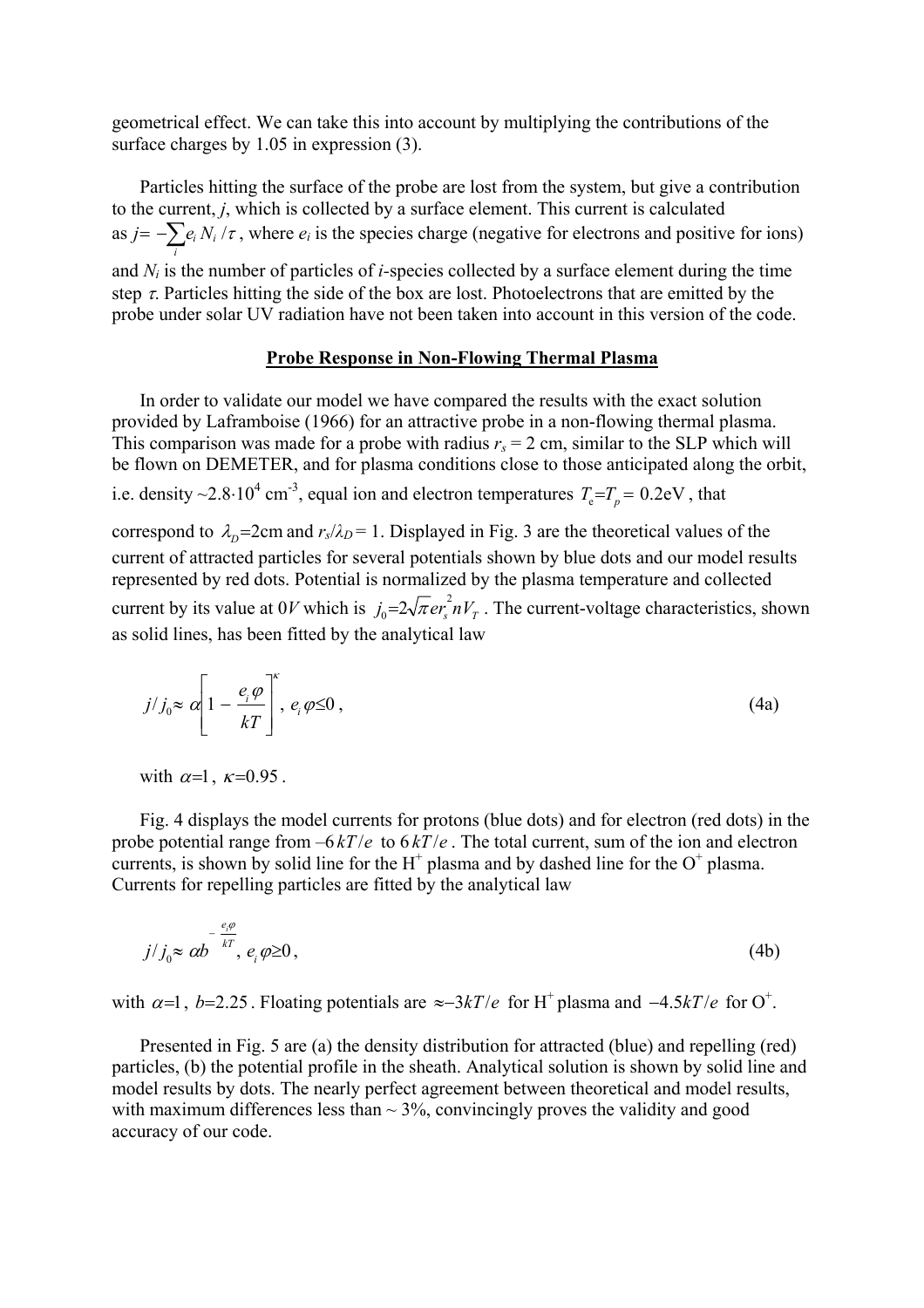### **Probe Response in Bulk Thermal Plasma**

Bulk velocity of plasma with respect to the probe produces an asymmetry of the charge distribution in the sheath region and therefore modifies the current collection and leads to an asymmetry of the current distribution on the probe surface. In case of on-board satellite observations in the ionosphere the bulk velocity mainly arises from the satellite movement  $({}^{\sim}7 \text{ km s}^{-1})$ , proper plasma velocity might consist up to  ${\sim}10\%$  of the satellite speed. Most adapted instrument to measure the ion flows in such conditions is the retarding analyser (see, for example, Hanson, 1970; Séran, 2003). Segmented spherical probe was proposed as an alternative technique to resolve the bulk velocity. Here we examine this possibility, by analysing (i) current which is collected by entire probe and (ii) angular distribution of the currents which are measured by individual segments placed on the probe surface.

(i) In the conditions of ionospheric observations bulk speed of plasma with respect to the probe is much less than electron thermal velocity, but has the same order of magnitude as ion thermal speed. Therefore plasma flow will mainly modify the ion branch of the collected current. In Fig. 6 collected currents versus potential which is applied to the probe are presented for the cases of H<sup>+</sup> plasma in the conditions  $V_0=0$  (black),  $V_0=V_{T_p}$  (blue),  $V_0=2V_{T_p}$ (green) and of O<sup>+</sup> plasma with  $V_0 = 4V_{T_0}$  (red). Dots are used to indicate computed values, lines stand for their fittings by the law (4). Plasma characteristics are chosen the same as in the Fig. 1. The presented solutions demonstrate that decrease of the ion current might be caused by two effects, i.e. increase of the bulk velocity and presence of the heavy ions. Therefore the proper plasma speed (which consists only some percents of the total bulk speed) may be resolved from the Langmuir probe measurements only if the exact ion composition is known. An additional complexity in the interpretation of the negatively polarised probe measurements arises from the photoelectron emission from the probe surface. Under the action of the sun ultra-violate radiation the photoelectron current may attain amplitude of the ion current in the oxygen-dominated plasma. In such circumstances the possibility of the velocity determination from the probe measurements in the dayside ionosphere commences to be doubtable.

(ii) Currents, which are collected by the individual segments placed on the probe surface, maintain information about plasma anisotropy related to the flow. Under the action of electric field in the sheath region, the ions will be speed up in the lobe part and slow down in the wake. En consequence, the lobe part of the probe sheath will have luck of the positive charge and the wake will be overloaded with ions. The distribution of the ions in the sheath is controlled by the probe potential, or more precisely by the ratio of the ion energy to the attractive energy which is created by the polarised probe. Because we are interesting in the ion branch of the collected current, the range of the probe potentials under consideration is limited and sets between the lower value of the polarised potential, which is ~-40 *kT/e,* and the floating potential  $\varphi_f$ , which is  $\sim$  -6 *kT/e* for the O+ plasma (see Fig. 6). Therefore, in the considered range the attracted probe energy is higher than proton energy and has the same order of magnitude as the kinetic energy of the oxygen. This is why the highest density of the positive charge in the wake region is expected to be found in the vicinity of the probe. In the Fig.7 density distribution of the electrons (red line) and ions (blue line) along the probe axis parallel to the bulk velocity are presented in the case of the  $\varphi = -20$  kT/e for (a) the H<sup>+</sup> plasma with  $V_0 = V_{T_p}$  and (b) the O<sup>+</sup> plasma with  $V_0 = 4V_{T_Q}$ . Plasma parameters are chosen the same as in the Fig. 1. Charge densities are normalised to their values in the non-disturbed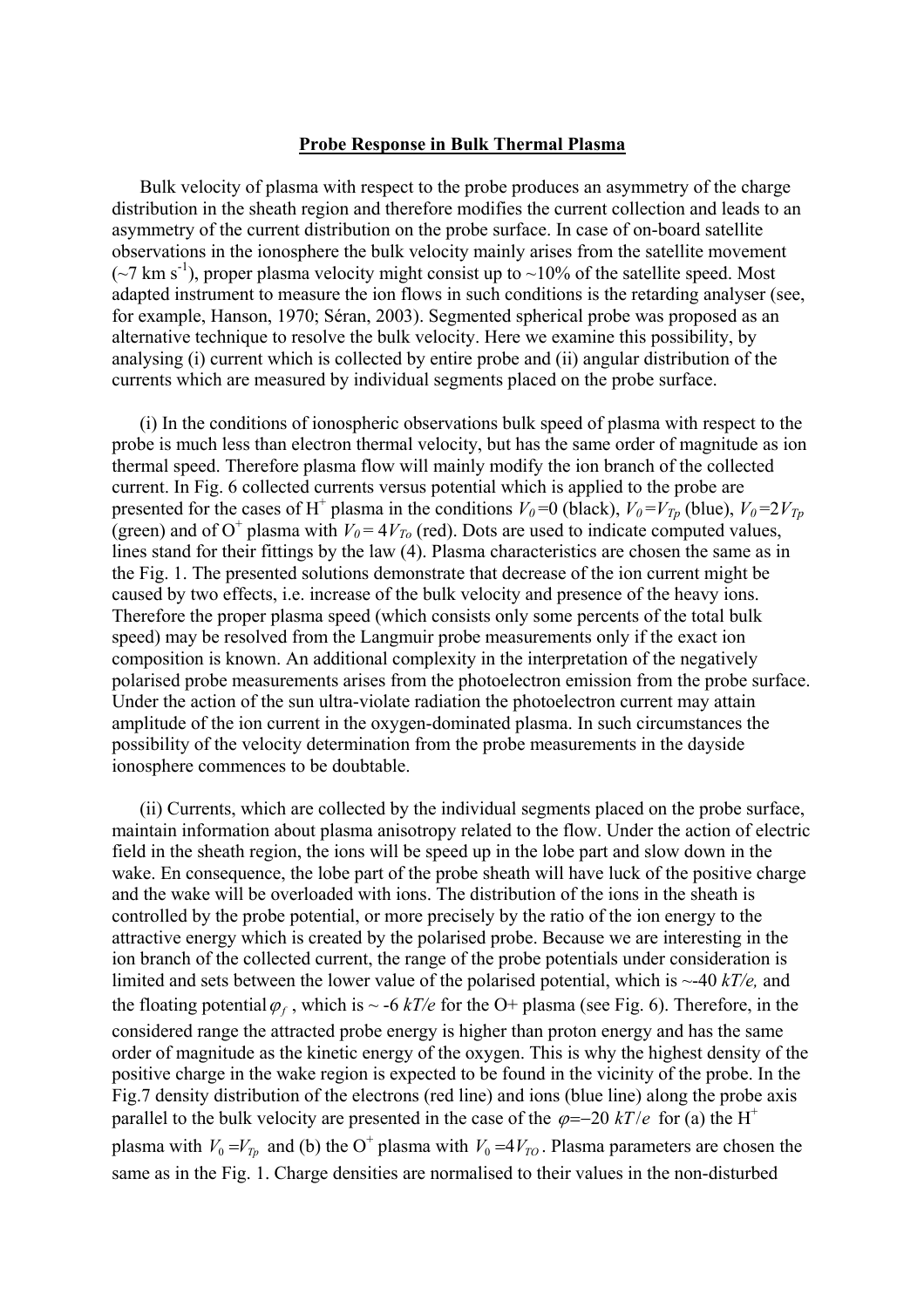plasma and averaged over the time period  $5\omega_{pe}^{-1}$ . It worth to note that in the O + plasma the region of the charge separation in the wake is increased twice with respect to the  $H^+$  plasma.

Charge anisotropy in the sheath leads to the current anisotropy on the probe surface. In the Fig. 8 the current distributions versus angle between the bulk velocity vector and the external normal to the probe surface are shown for three cases, i.e.  $V_0 = V_{T_p}$  (in blue),  $V_0$ =2 $V_{T_p}$  (in green) in the H<sup>+</sup> plasma and  $V_0$ =4 $V_{T_o}$  (in red) in the O<sup>+</sup> plasma in the same conditions as in the Fig.7. Dots stand for the numerical solutions and lines for their fit by exponential law. Current is normalized to its value at the angle 0°. The presented solutions demonstrate that current distribution versus angle is almost uniformly distributed on the upstream part of the probe (similar to the case of non flowing plasma), contrary to the distribution on the downstream side which adequately reacts on the wake overloading with the positive charge. Wake side distribution is narrower in the plasma with higher bulk speed or lower ion thermal velocity. This feature together with the ratio of the currents measured at  $0^{\circ}$  and  $180^{\circ}$  can provide a tool to deduce the bulk velocity in the ionospheric plasma. Here again we have to mention that photoelectron emission will add an additional asymmetry and in such case the interpretation of the current angular measurements might be problematical.

### **Conclusions**

We propose numerical model of the PIC type which allows to solve the problem of the current collection on the surface of segmented probe. This model was applied for the case of bulk thermal plasma with the characteristics that are expected to be observed in the ionosphere at the altitude of  $\sim$ 700 km. We conclude that currents, which are simultaneously measured by the spherical probe and its segments, might provide a possibility to resolve the flow velocity. To use this model for the interpretation of the Langmuir probe measurements in the ionosphere two additional effects have to be considered, i.e. magnetic field and sun ultra-violet radiation. Each effect will introduce its own asymmetry in the system probesheath. First effect will modify the electron branch and second the ion branch of the collected current. These topics will be considered in the following papers.

### **Acknowledgements**

This work was supported by DEMETER/CNES and ESTEC/ESA contracts.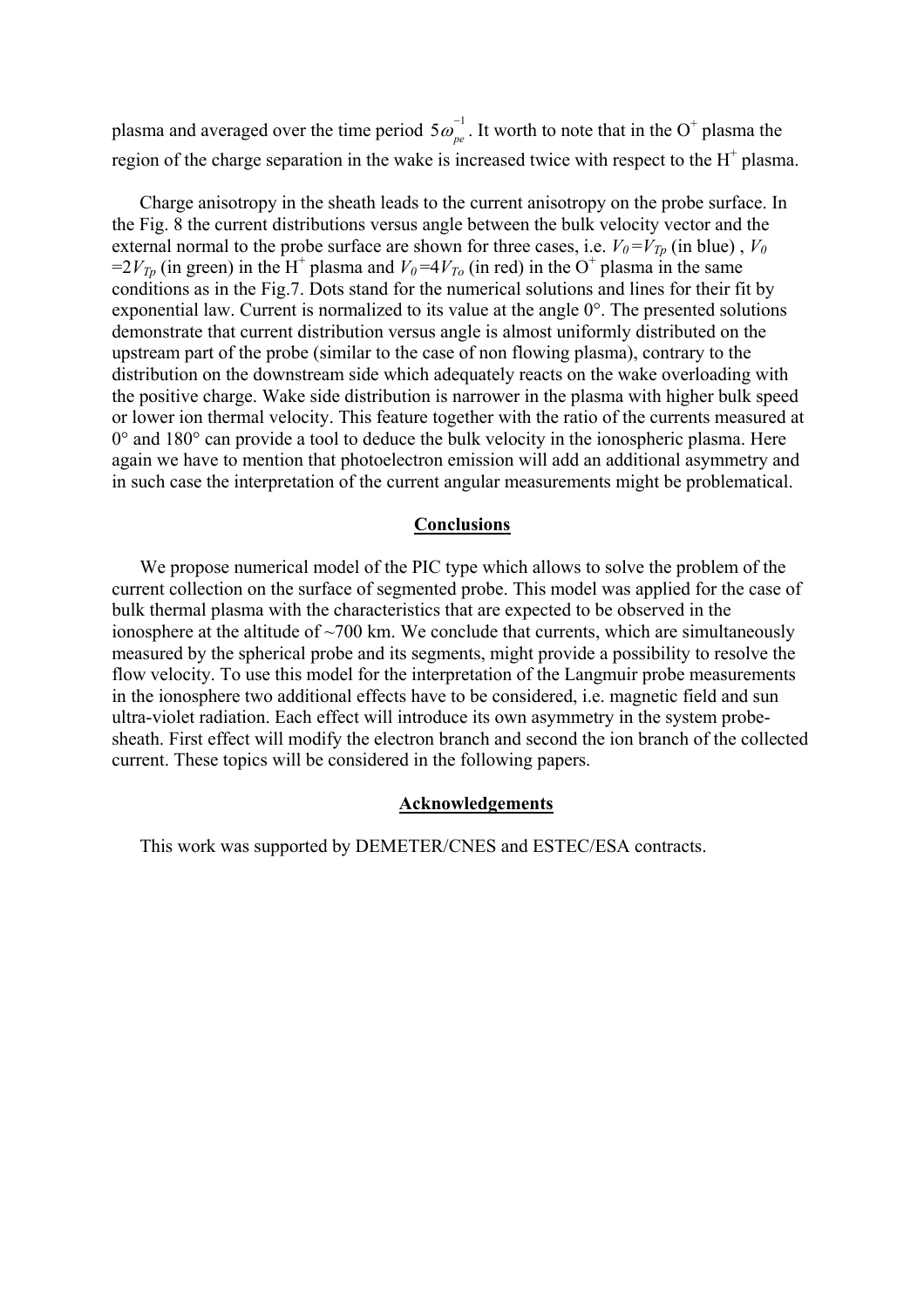



Fig. 4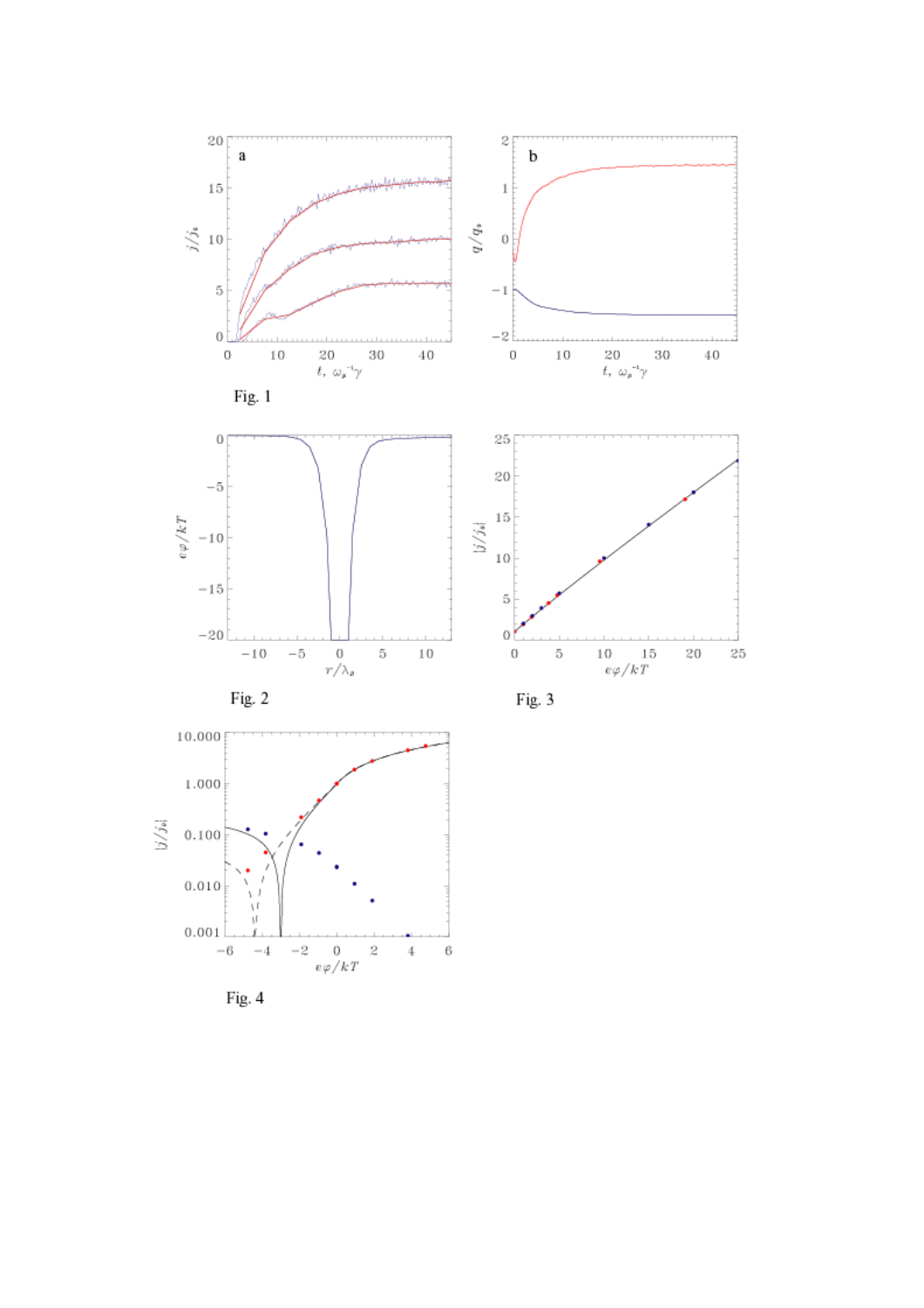

Fig. 7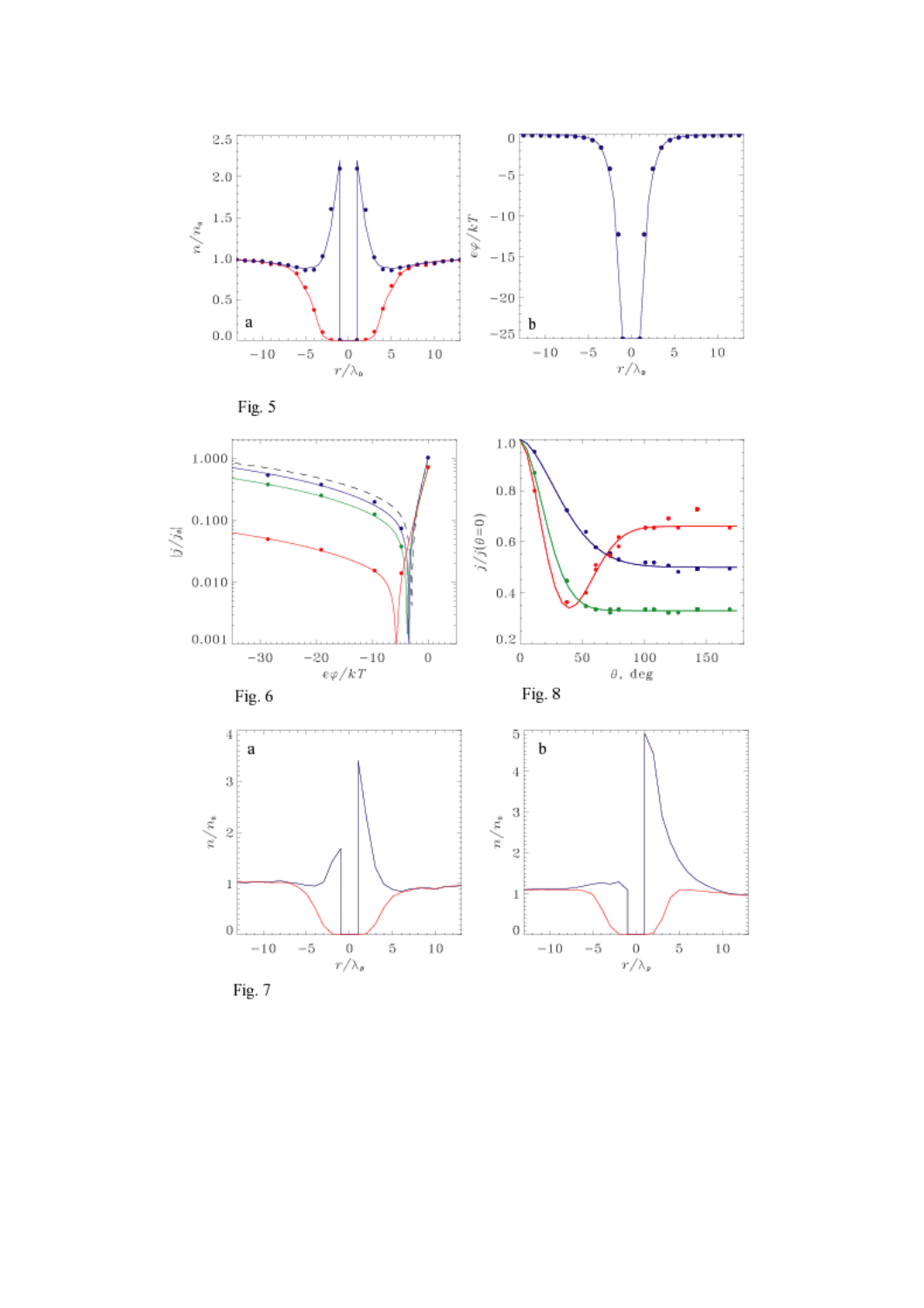### **Figures captures**

- **Figure 1.** (a): total current collected by spherical probe in the case  $\varphi = -20 \ kT/e$ ,  $\lambda_{D} = 2 \text{cm}$ ,  $T = 0.2$ eV. Upper, middle and lower curves correspond to the H<sup>+</sup> plasma with  $V_0 = V_{T_p}$ ,  $V_0 = 2V_{T_p}$  and the O<sup>+</sup> plasma with  $V_0 = 4V_{T_o}$ , respectively. Blue lines represent calculated values of the ion current and red lines stand for their averaging over the period  $5\omega_{pe}^{1/2}$  / . (b): variation of the total space (red line) and surface (blue line) charges for the case  $V_0 = V_{T_p}$ . Charges are normalised by the surface charge in the vacuum.
- **Figure 2.** Potential distribution along the probe axis parallel to the bulk velocity in the  $H^+$ plasma with  $V_0 = V_{T_p}$ . Plasma parameters and probe potential are the same as in the Fig.1, potential is normalised by the plasma temperature.
- **Figure 3.** Normalised current as a function of the normalised attractive potential of the spherical probe of radius 2cm in the non-flowing plasma with  $\lambda_p$ =2cm and

 $T_e = T_p = 0.2$ eV. Blue dots show the exact solution of Laframboise, red dots represent the numerical solution, solid line stands for the fitting of the analytical solution.

- **Figure 4.** Normalised current as a function of the normalised potential (attractive and repelling) of the spherical probe in the same plasma conditions as in the Fig. 3. Red and blue points represent the numerical solution for electron and proton currents, respectively, and solid line stands for the total current. Dashed line represents the collected current in the case of the  $O<sup>+</sup>$  plasma.
- **Figure 5.** (a) Density distribution for attracted (blue) and repelling (red) particles, (b) the potential profile in the sheath in the case of non-flowing plasma with  $\lambda_p = r_s = 2 \text{cm}$ , probe potential is fixed at  $\varphi =-25 kT/e$ . Analytical solution is shown by the solid lines and model results by dots.
- **Figure 6.** Normalised current versus normalised potential in the H<sup>+</sup> plasma with  $V_0$ =0 (black),  $V_0 = V_{T_p}$  (blue),  $V_0 = 2V_{T_p}$  (green) and in the O<sup>+</sup> plasma with  $V_0 = 4V_{TQ}$ . Dots indicate computed values, solid lines stand for their fittings. Plasma characteristics are chosen the same as in the Fig. 1.
- **Figure 7.** Positive (in blue) and negative (in red) charge density along the probe axis parallel to the bulk velocity (a) in the H<sup>+</sup> plasma with  $V_0 = V_{T_p}$  and (b) in the O<sup>+</sup> plasma with  $V_0 = 4V_{\text{TO}}$ . Plasma parameters and probe potential are the same as in the Fig.1. Charges are normalised by their values in the non-disturbed plasma, distance is normalized by the Debye length.
- **Figure 8.** Current distribution as a function of angle between the vector of plasma bulk velocity and the external normal to the probe surface in the H<sup>+</sup> plasma with  $V_0 = V_{T_p}$  (in blue),  $V_0 = 2V_{Tp}$  (in green) and in the O<sup>+</sup> plasma with  $V_0 = 4V_{T0}$  (in red). Dots indicate computed values, lines stand for their fits. Plasma characteristics are chosen the same as in the Fig. 1. Current is normalized to its value at the angle 0°.